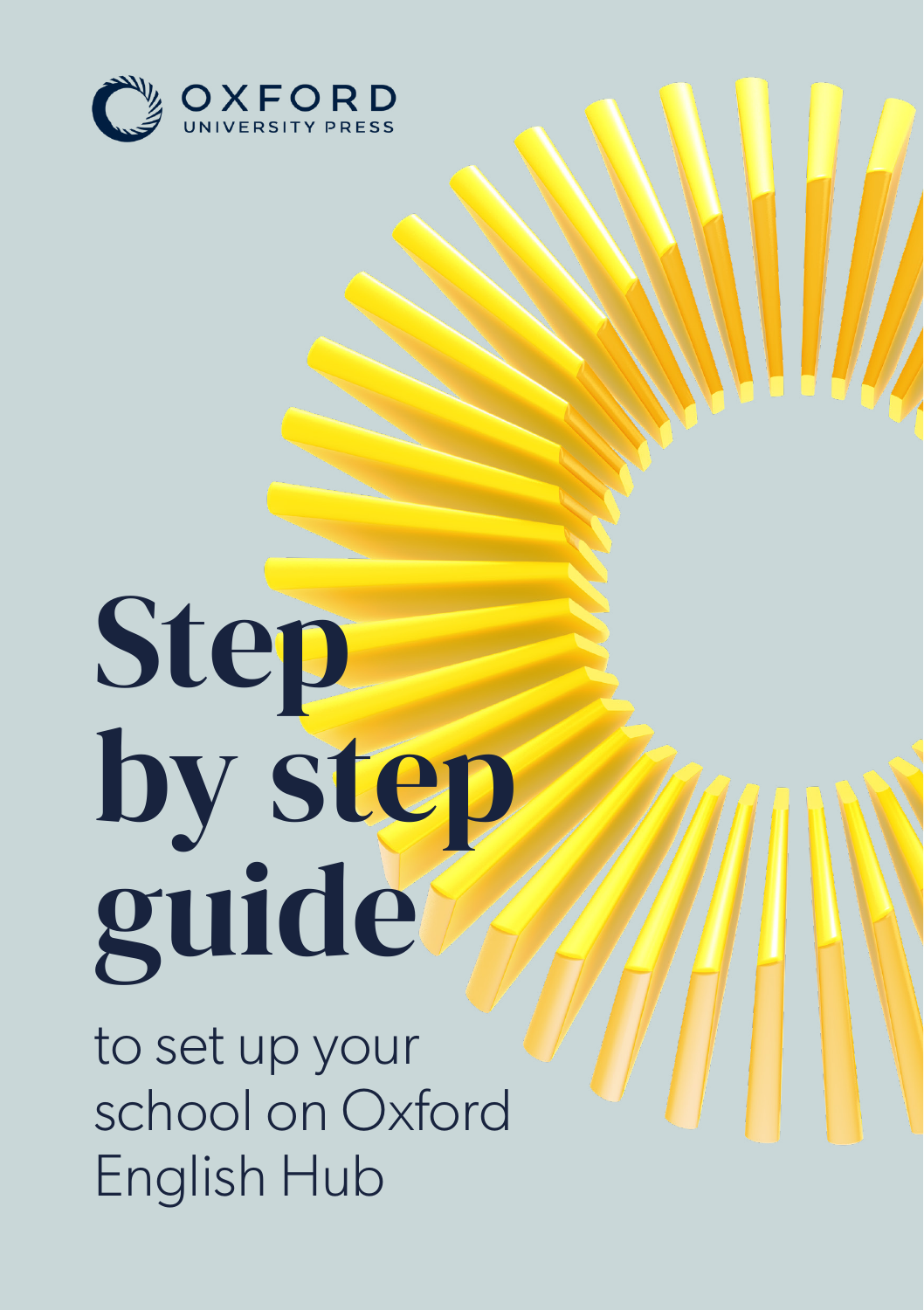#### **Welcome to Oxford English Hub, your launchpad for learning. Let's get you set up!**

We know that tracking your students' progress is so important and now you can do this with the Oxford English Hub gradebook.

First, ONE person in your school needs to set up an online organization/school.

This person will automatically become an Organization Administrator.

They can then invite your teachers and students to join the school so everyone can get started.

## Is this person you?



*Please note, if you become an Organization Administrator you can also create classes and track students' progress (for yourself and other teachers) if you want to.*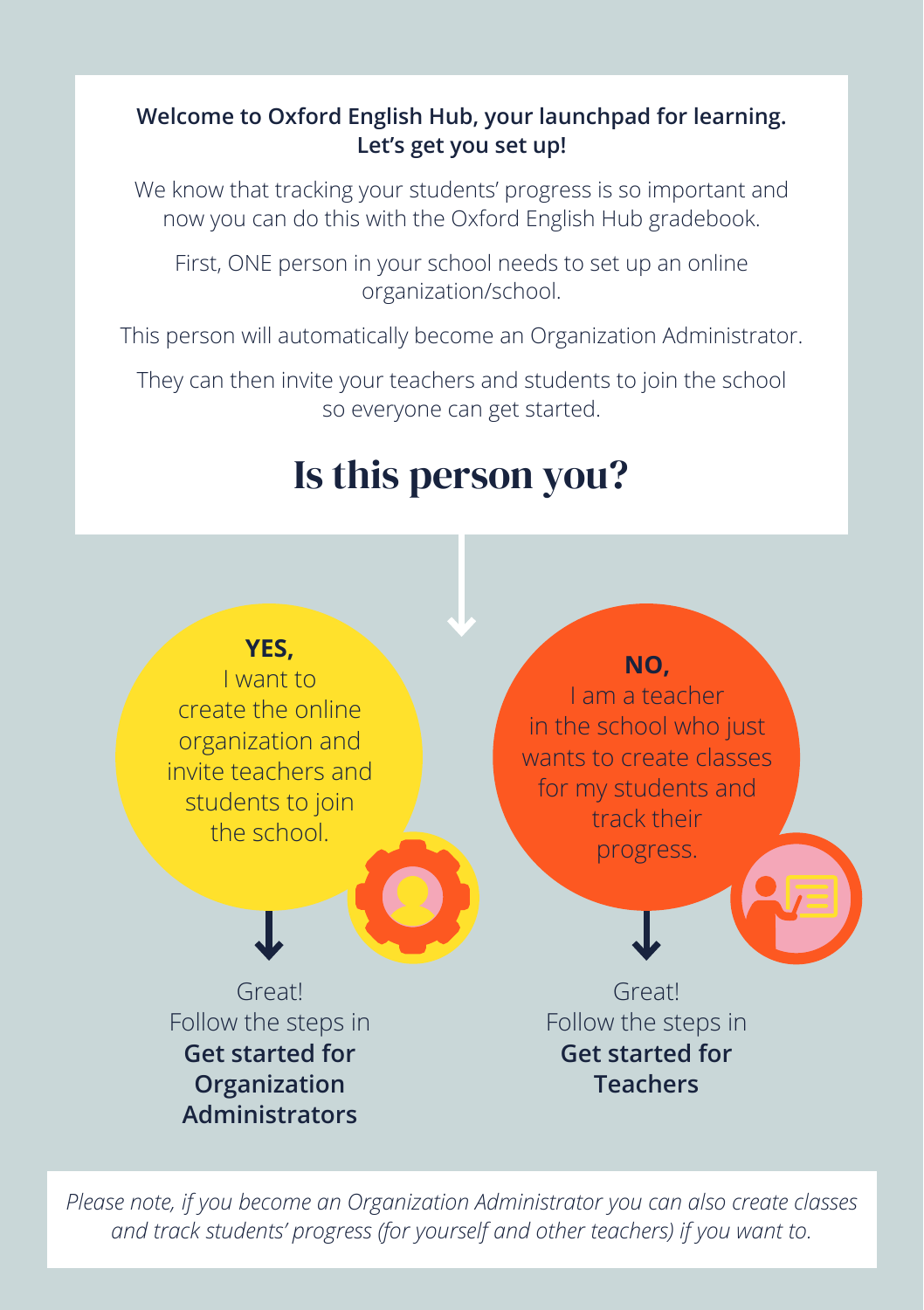## <span id="page-2-0"></span>Get started for Organization Administrators

Follow these steps to create the online organization for your school and invite teachers and students to join it so everyone can get started.

You will need their email addresses so they receive the invitations.

#### **Remember that only one online organization needs to be created per school.**

- **1.** [Sign into oxfordenglishub.com with your Oxford ID,](https://englishhub.oup.com/support/articles/how-to-get-started#how_to_get_started) [or register to create one](https://englishhub.oup.com/support/articles/how-to-get-started#how_to_get_started)
- **2.** Choose the *Teacher or Administrator* option when asked to select your role
- **3.** [Create/register an online organization for your school](https://englishhub.oup.com/support/articles/register-add-an-organization)
- **4.** Add teachers to your organization [individually](https://englishhub.oup.com/support/articles/add-a-teacher-or-other-staff-to-an-organization) or [as a group](https://englishhub.oup.com/support/articles/add-students-teachers-and-classes-as-a-group) (remember to use a valid email address)
- **5.** Add students to your organization [individually](https://englishhub.oup.com/support/articles/add-a-student-to-an-organization) or [as a group](https://englishhub.oup.com/support/articles/add-students-teachers-and-classes-as-a-group) (remember to use a valid email address)

Congratulations! You have created your online organization and added teachers and students to your school.

You are now ready to create classes and add students to them for yourself (if you are also a teacher) and other teachers in your school, unless they are going to create their own classes. You do not have to wait for them to accept their invitations to join the school before creating classes.

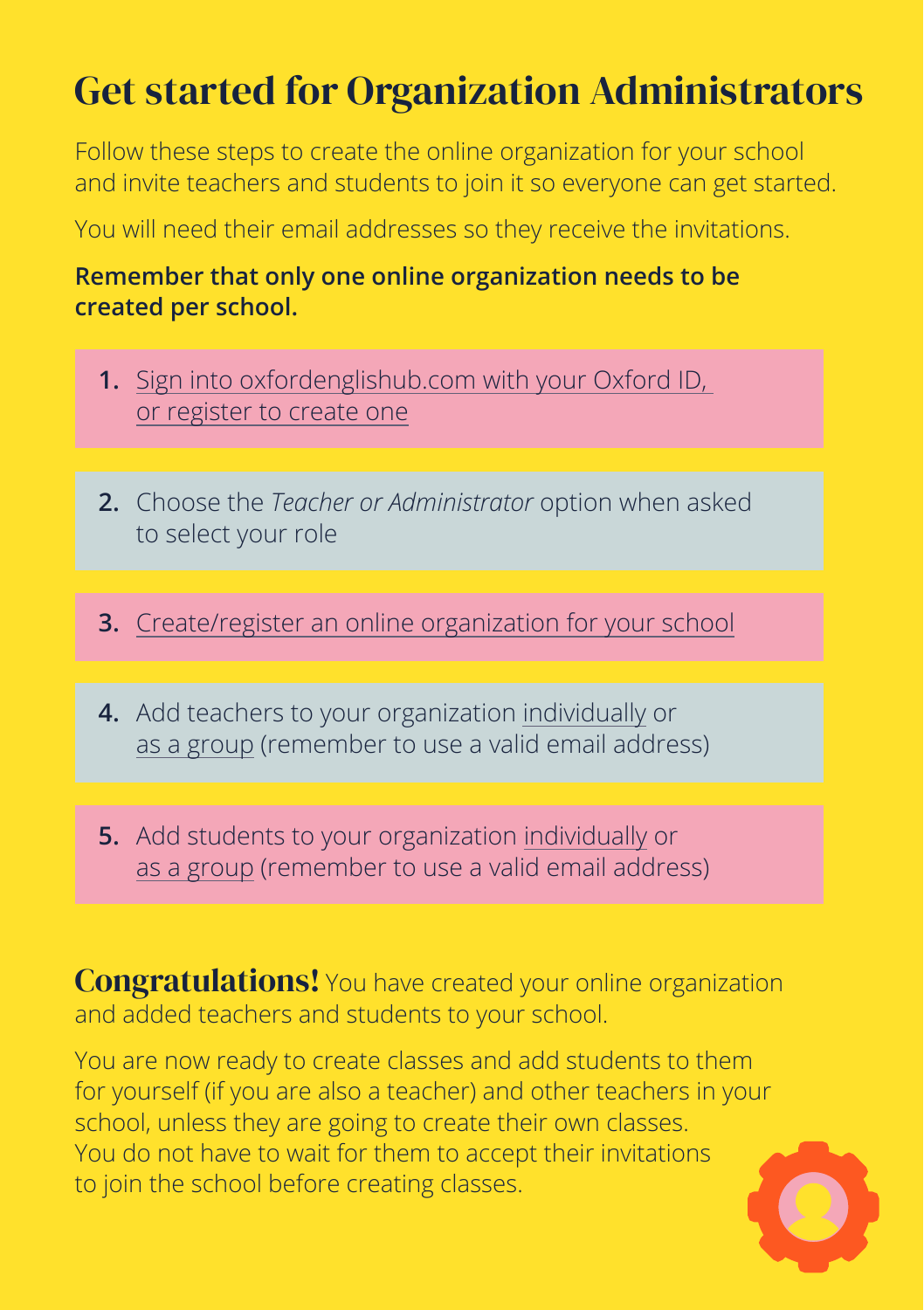As the Organization Administrator, you can also upload access codes [\(licences](https://englishhub.oup.com/support/articles/what-is-a-licence)) to assign to the teachers and students if your school purchases digital course material and not print books. Print books include access codes [\(licences](https://englishhub.oup.com/support/articles/what-is-a-licence)) for students and teachers to redeem themselves to access the digital course material.

- **6.** [Create your own class/classes](https://englishhub.oup.com/support/articles/add-a-class)
- **7.** [Add students to the class/classes](https://englishhub.oup.com/support/articles/add-students-to-a-class)
- **8.** [Add access codes \(licences\) to your online organization](https://englishhub.oup.com/support/articles/add-licences-to-an-organization) to assign to students and teachers (optional)
- **9.** [Assign course material to students in your classes](https://englishhub.oup.com/support/articles/add-course-material-to-a-class) either with or without a licence so you can see their progress in the gradebook, depending on whether you have added licences (access codes) to your organization account to assign to them, or the students have access codes in their print course books to redeem themselves
- **10.** Create classes for other teachers in your school, add the teachers and students and assign learning material to them, unless the teachers are going to do this themselves
- **11.** Redeem [the Oxford English Hub access code for your](https://englishhub.oup.com/support/articles/use-a-code)  [course](https://englishhub.oup.com/support/articles/use-a-code) if you are going to be teaching and you have not done this already

**Good news!** You are now all set up and ready to teach and inspire with your Oxford course.

Go to *Get Started* in the *My Courses* area for your course to find out all about the course content.

If you need more help You can contact us [here.](https://englishhub.oup.com/support/contact-us)

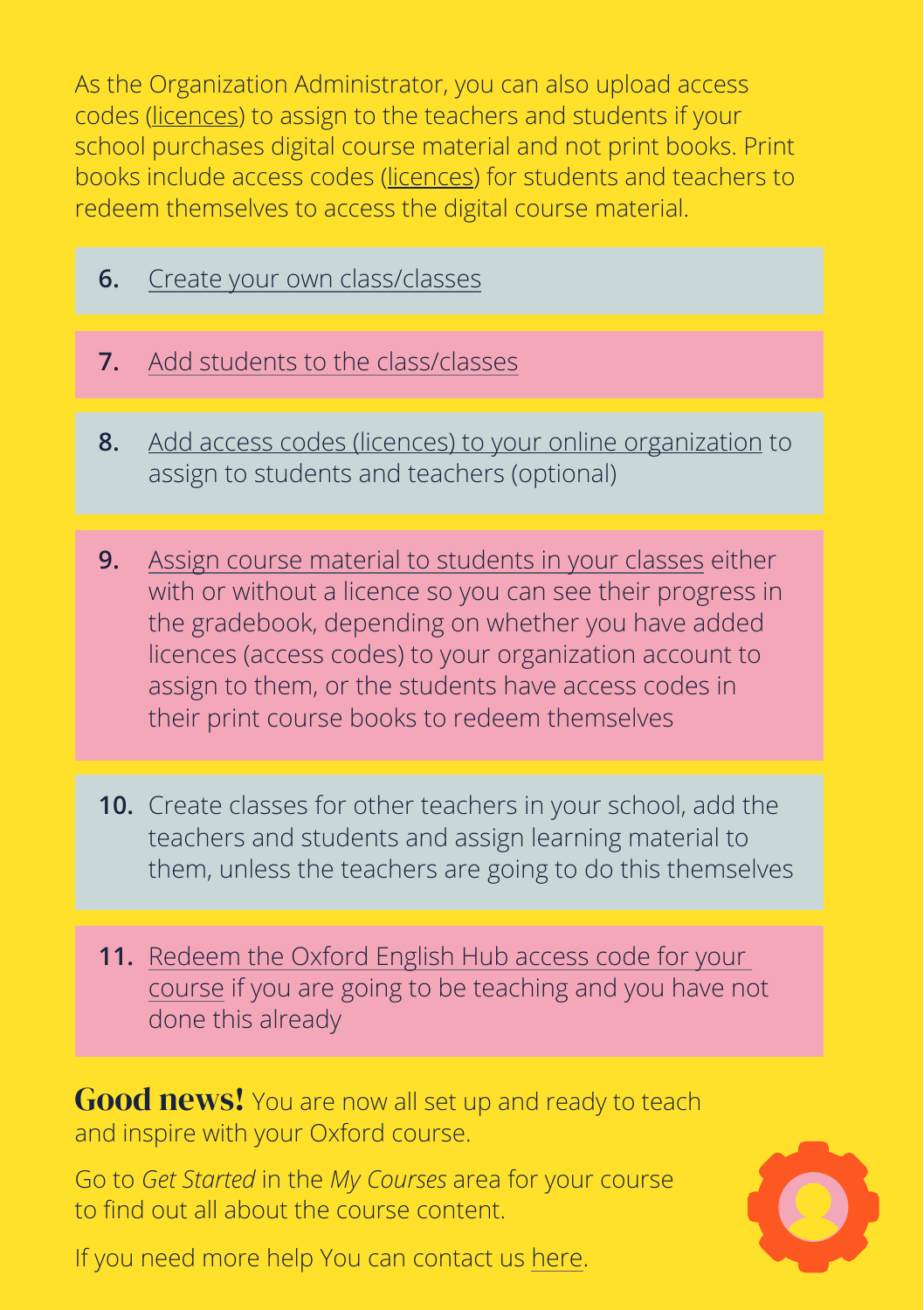### <span id="page-4-0"></span>Get started for Teachers

- **1.** [Sign into oxfordenglishub.com with your Oxford ID,](https://englishhub.oup.com/support/articles/how-to-get-started#how_to_get_started)  [or register to create one](https://englishhub.oup.com/support/articles/how-to-get-started#how_to_get_started)
- **2.** Choose the *Teacher or Administrator* option when asked to select your role
- **3.** Accept your invitation to join the online organization (you will receive this by email or you can accept it once you have signed in and see the message to join). Speak to your Organization Administrator if you haven't received the email or seen the invitation when signing in
- **4.** [Create your class/classes,](https://englishhub.oup.com/support/articles/add-a-class) unless the Organization Administrator is going to do this for you

#### Congratulations! You have created your classes.

You are now ready to add students to them and assign learning material to the students so you can track their progress in the class gradebook.

Turn over to continue **>**